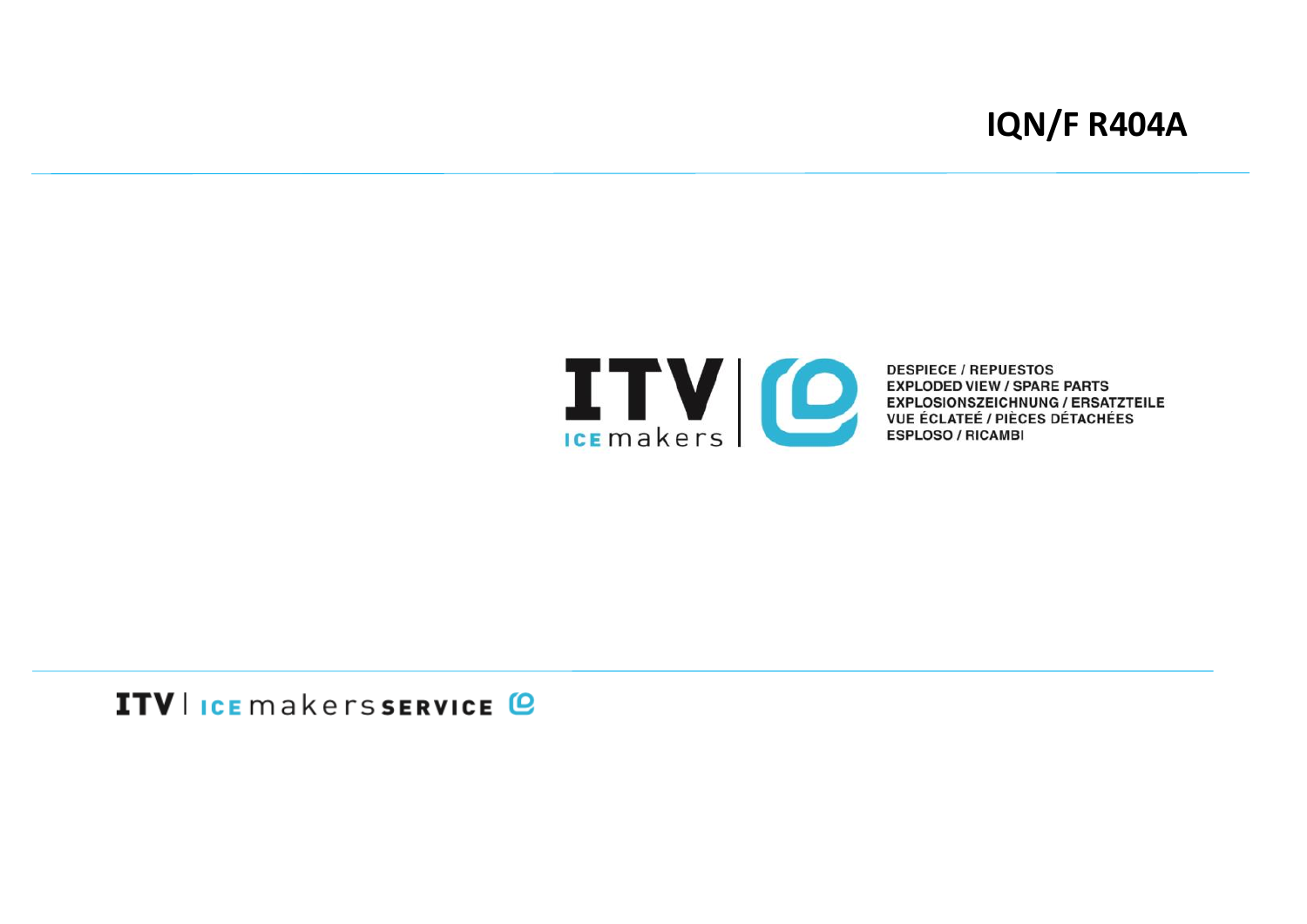

| <b>ITEM</b>    | <b>DESCRIPTION</b>                   | <b>IQN/F 700</b> | <b>IQN/F 900</b> |
|----------------|--------------------------------------|------------------|------------------|
|                |                                      | 115V/60HZ        | 115V/60HZ        |
| 1              | <b>BENCH</b>                         | 31463            |                  |
| $\overline{2}$ | <b>OMEGA BENCH</b>                   | 31504            |                  |
| 3              | <b>RIGHT SUPPORT</b>                 | 31464            |                  |
| $\overline{4}$ | <b>LEFT SUPPORT</b>                  | 31465            |                  |
| 5              | <b>LEFT REAR SUPPORT UL</b>          | 31916            |                  |
| 6              | <b>RIGHT REAR SUPPORT UL</b>         | 32202            |                  |
| $\overline{7}$ | <b>SUPPORT REINFORCEMENT</b>         | 31468            |                  |
| 8              | <b>SUPPORT REINFORCEMENT</b>         | 31469            |                  |
| 9              | SIDE REINFORCEMENT                   | 31470            |                  |
| 10             | <b>REAR SUPPORT REINFORCEMENT UL</b> | 31919            |                  |
| 11             | <b>TOP SUPPORT</b>                   | 31473            |                  |
| 12             | <b>ELECTRICAL BOX SUPPORT</b>        | 31483            |                  |
| 13             | <b>WATER BIN SUPPORT</b>             | 31477            |                  |
| 14             | <b>LEFT PANEL</b>                    | 31475            |                  |
| 15             | <b>RIGHT PANEL</b>                   | 31474            |                  |
| 16             | <b>NUT</b>                           | 311              |                  |
| 17             | <b>REAR PANEL</b>                    | 31476            |                  |
| 18             | <b>TOP PANEL</b>                     | 30423            |                  |
| 19             | AIR GRID                             | 4186             |                  |
| 20             | POWER SUPPLY COVER UL                | 31921            |                  |
| 21             | POWER SUPPLY BOX UL                  | 31920            |                  |
| 22             | <b>RUBBER GROMMET</b>                | 373              |                  |

ITV I ICE makerssERVICE @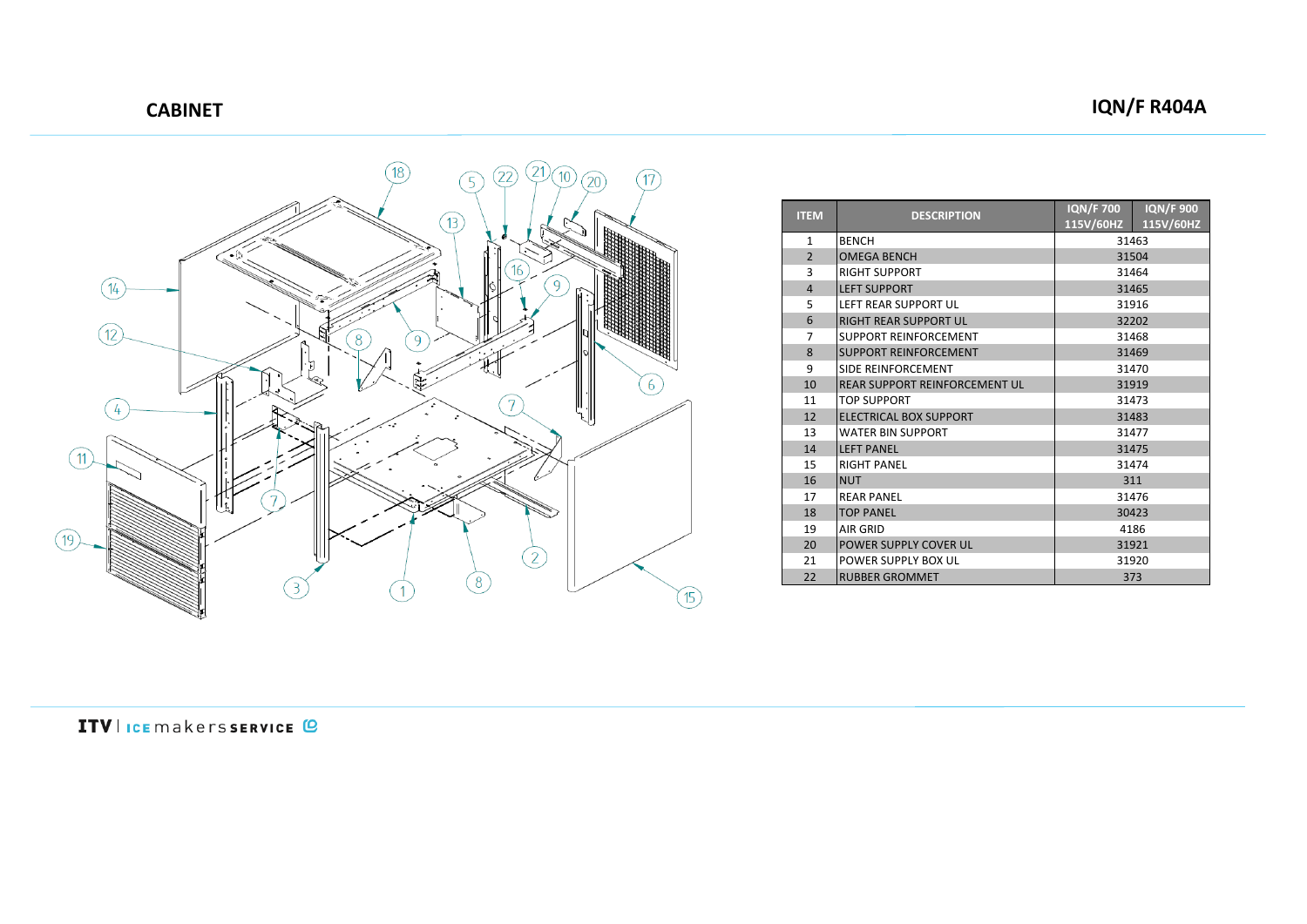### **BIN & HIDRAULICS PARTS IQN/F R404A**



| <b>ITEM</b> | <b>DESCRIPTION</b>             | <b>IQN/F 700</b><br>115V/60HZ | <b>IQN/F900</b><br>115V/60HZ |
|-------------|--------------------------------|-------------------------------|------------------------------|
| 20          | <b>GEAR MOTOR SUPPORT</b>      | 31484                         |                              |
| 21          | GEAR MOTOR 115V/60HZ           | 30563B                        |                              |
| 22          | <b>EVAPORATOR SUPPORT</b>      | 30435                         |                              |
| 23          | O-RING                         | 30492                         |                              |
| 24          | <b>MECHANICAL CLOSING</b>      | 8962                          |                              |
| 25          | <b>WASHER</b>                  | 30576                         |                              |
| 26          | <b>SEEGER WASHER</b>           | 8957                          |                              |
| 27          | AUGER                          | 30436                         |                              |
| 28          | <b>EVAPORATOR</b>              | 31604                         |                              |
| 29          | O-RING                         | 30496A                        |                              |
| 30          | O-RING                         | 30494A                        |                              |
| 31          | <b>FLAKER EXTRUDER (IQF)</b>   | 30589                         |                              |
|             | NUGGETS EXTRUDER (IQN)         | 31242                         |                              |
| 32          | O-RING                         | 8954                          |                              |
| 33          | <b>BEARING</b>                 | 30495                         |                              |
| 34          | <b>FLAT WASHER</b>             | 30577                         |                              |
| 35          | FLAKER ICE BREAKER (IQF)       | 30590                         |                              |
|             | NUGGETS ICE BREAKER (IQN)      | 30444                         |                              |
| 36          | <b>ICE EXIT</b>                | 30452                         |                              |
| 37          | <b>ICE EXIT COVER</b>          | 30445A                        |                              |
| 38          | O-RING                         | 30499A                        |                              |
| 39          | <b>ICE EXIT CHUTE</b>          | 30732                         |                              |
| 40          | <b>ICE EXIT CHUTE SUPPORT</b>  | 30791                         |                              |
| 41          | <b>EVAPORATOR INSULATION</b>   | 31247                         |                              |
| 42          | <b>WATER TANK</b>              | 1966A                         |                              |
| 43          | <b>OVERFLOW TUBE</b>           | 31781                         |                              |
| 44          | <b>WATER TANK COVER</b>        | 30432                         |                              |
| 45          | <b>COVER</b>                   | 1968G                         |                              |
| 46          | WATER INLET 115V/60HZ UL       | 31922                         |                              |
| 47          | <b>WATER INLET PIPE</b>        | 30855                         |                              |
| 48          | <b>DRAIN PIPE UL</b>           | 31796                         |                              |
| 49          | <b>DRAIN CONNECTOR UL</b>      | 31723                         |                              |
| 50          | CONVERSION KIT OF IQN INTO IQF | 32956                         |                              |
|             | CONVERSION KIT OF IQF INTO ION | 32957                         |                              |

**ITV** | ICE makers SERVICE <sup>(C)</sup>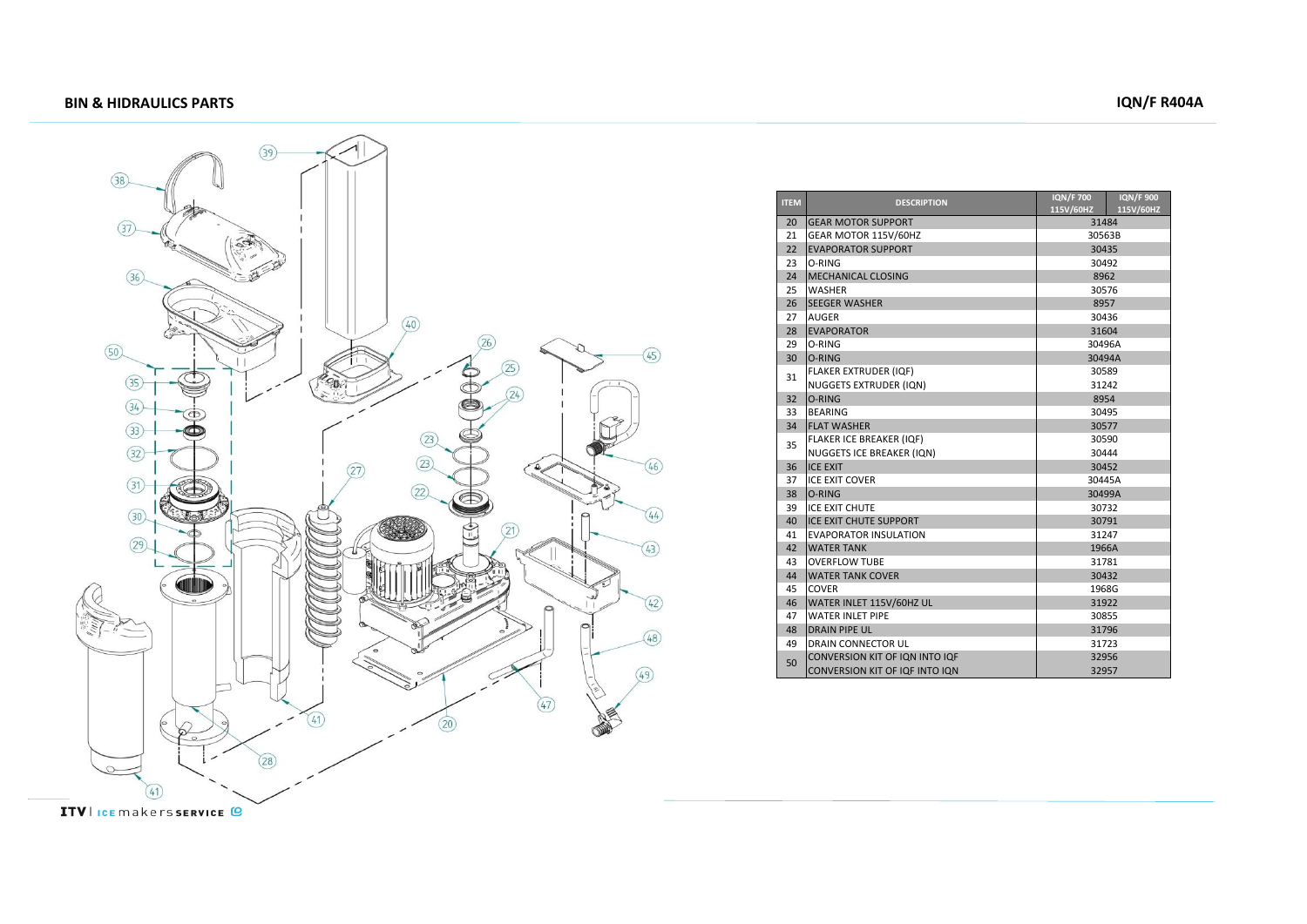## **AIR CONDENSER UNIT IQN/F R404A**



| <b>ITEM</b>  | <b>DESCRIPTION</b>                   | <b>IQN/F 700</b> | <b>IQN/F 900</b> |
|--------------|--------------------------------------|------------------|------------------|
|              |                                      | 115V/60HZ        | 115V/60HZ        |
| $\mathbf{1}$ | <b>BENCH</b>                         | 31463            |                  |
| 50           | COMPRESSOR 115V/60HZ                 | 32157            | 30692            |
| 51           | PRESSURE SWITCH COLLECTOR            | 31444            |                  |
| 52           | <b>HIGH PRESSURE SWITCH</b>          | 334              |                  |
| 53           | <b>CONDENSATION PRESSURE SWITCH</b>  | 7476E            |                  |
| 54           | <b>CHARGE VALVE</b>                  | 335              |                  |
| 55           | <b>EXPANSION VALVE</b>               | 1035             |                  |
| 56           | <b>FILTER SEPARATOR</b>              | 6805             |                  |
| 57           | <b>DRIER</b>                         | 2560             |                  |
| 58           | FAN MOTOR 115V/60HZ                  | 8096             |                  |
| 59           | <b>FAN SUPPORT</b>                   | 31751            |                  |
| 60           | <b>FAN BLADE</b>                     | 6398             |                  |
| 61           | <b>CONDENSER BAFLE</b>               | 31748            |                  |
| 62           | UPPER CONDENSER REINFORCEMENT        | 31749            |                  |
| 63           | <b>LOWER CONDENSER REINFORCEMENT</b> | 31750            |                  |
| 64           | <b>RUBBER GROMMET</b>                | 31746            |                  |
| 65           | <b>RUBBER REINFORCEMENT</b>          | 31747            |                  |
| 66           | <b>CONDENSER</b>                     | 31683            |                  |